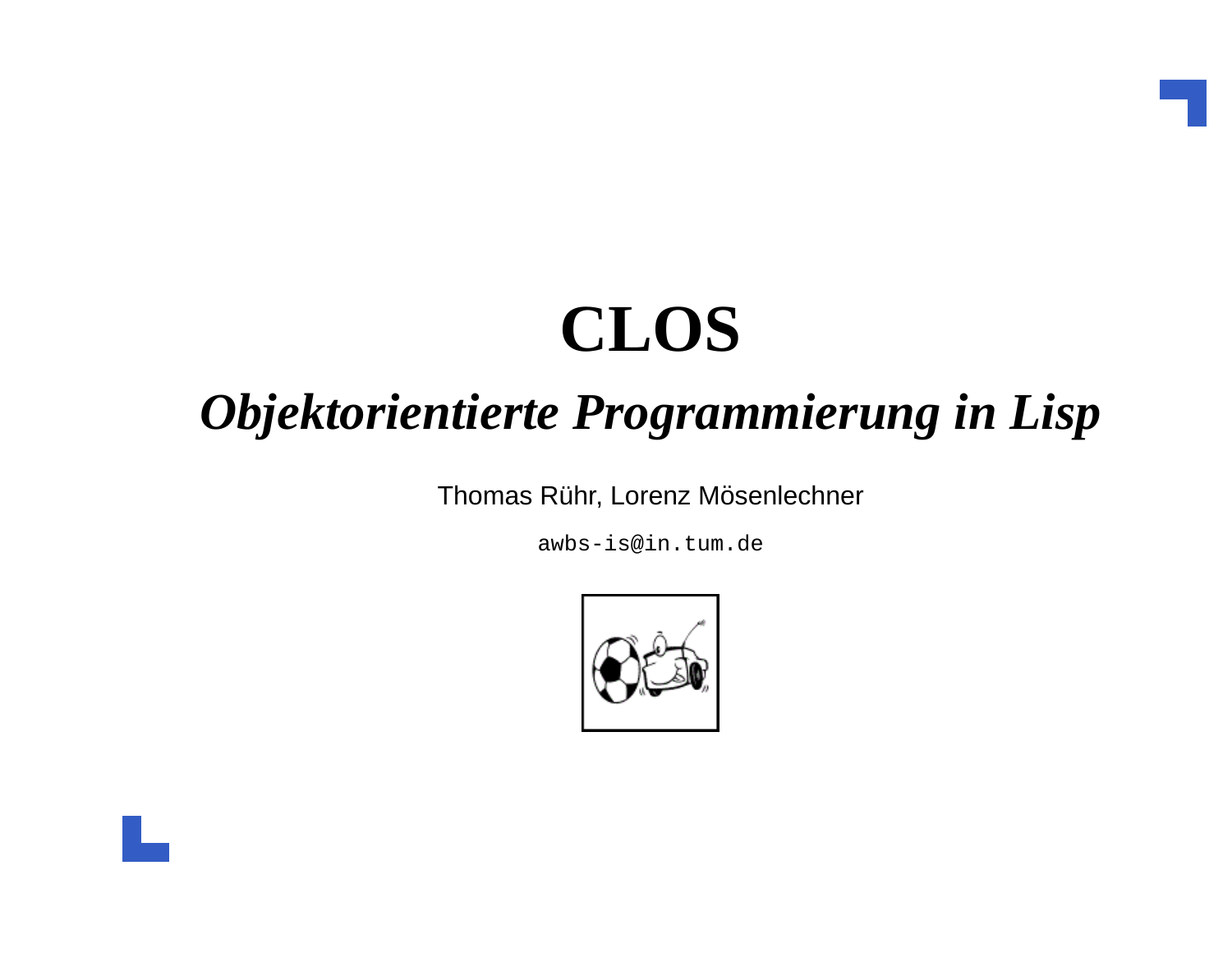# **Überblick**

- Klassen
- Instanzen
- **e** Generische Funktionen
- **Q** Methodenkombination
- **Q** Vergleich zu Java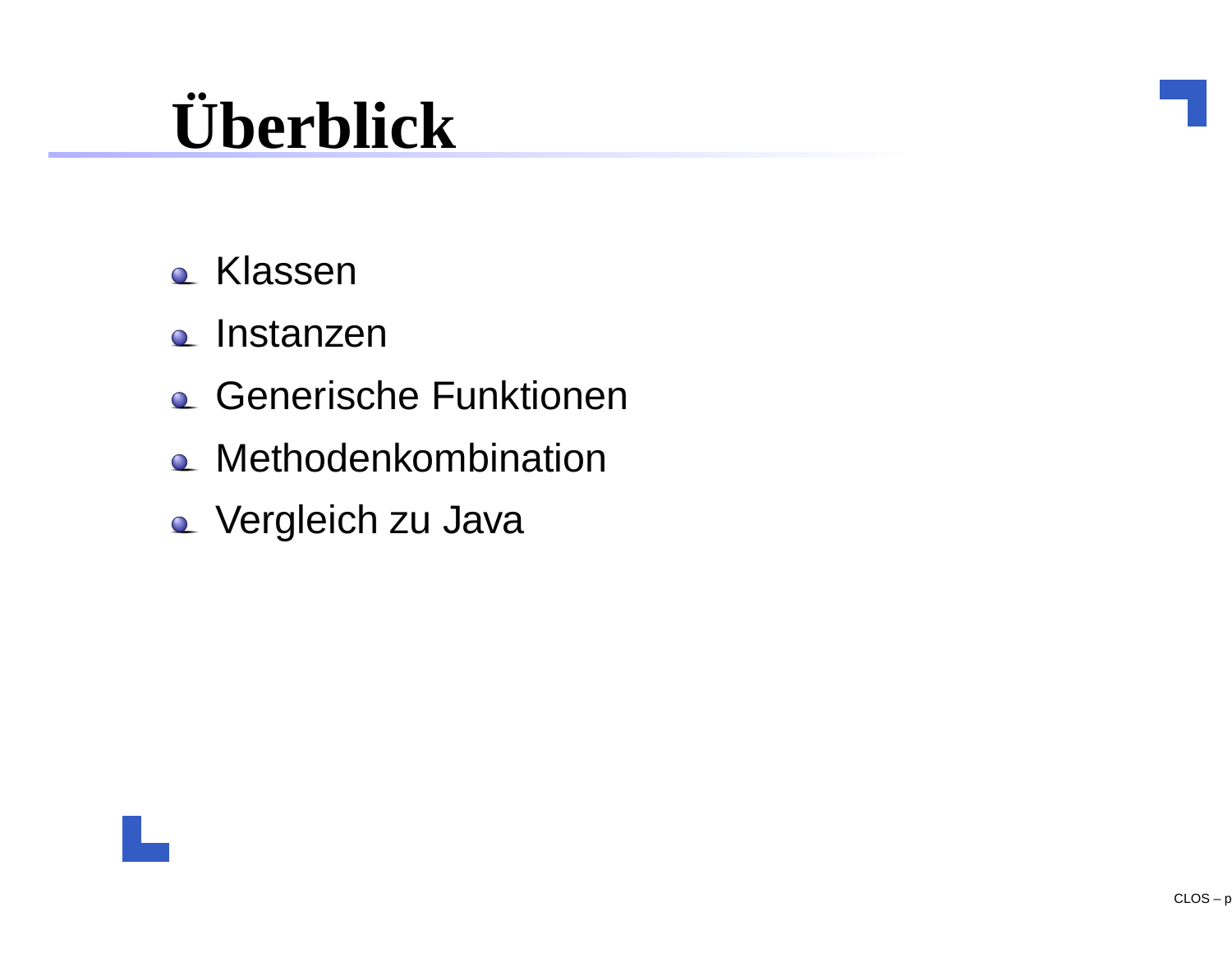#### **Klassen**

**Allgemeine Klassendefinition:** 

(defclass NAME (SUPERCLASSES)(ATTRIBUTES))

- **Attribute können so angegeben werden:** 
	- *NAME* (ohne Klammer, ohne alles)
	- (NAME PROPERTIES)
- **e** einfaches Beispiel:

(defclass rectangle ()

(height width))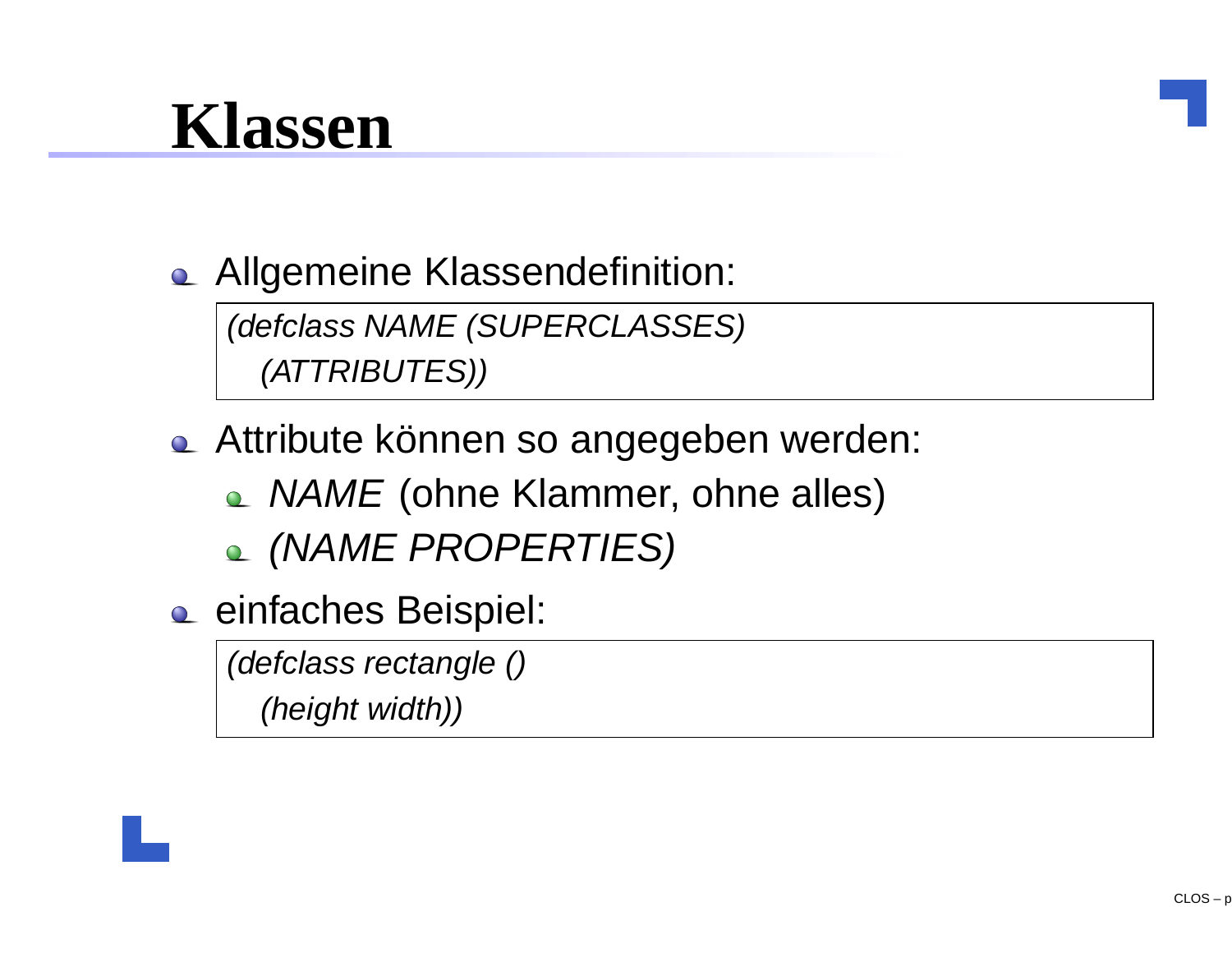#### **Properties (1)**

Als "Properties" können angegeben werden:

- :accessor (Zugriffsmethode)
- c :initarg (Initialisierungsname)
- **Q** :initform (Initialisierungswert)
- **e** :allocation
	- Attribut, auf das alle Instanzen zugreifen :class
	- Standardmäßig :instance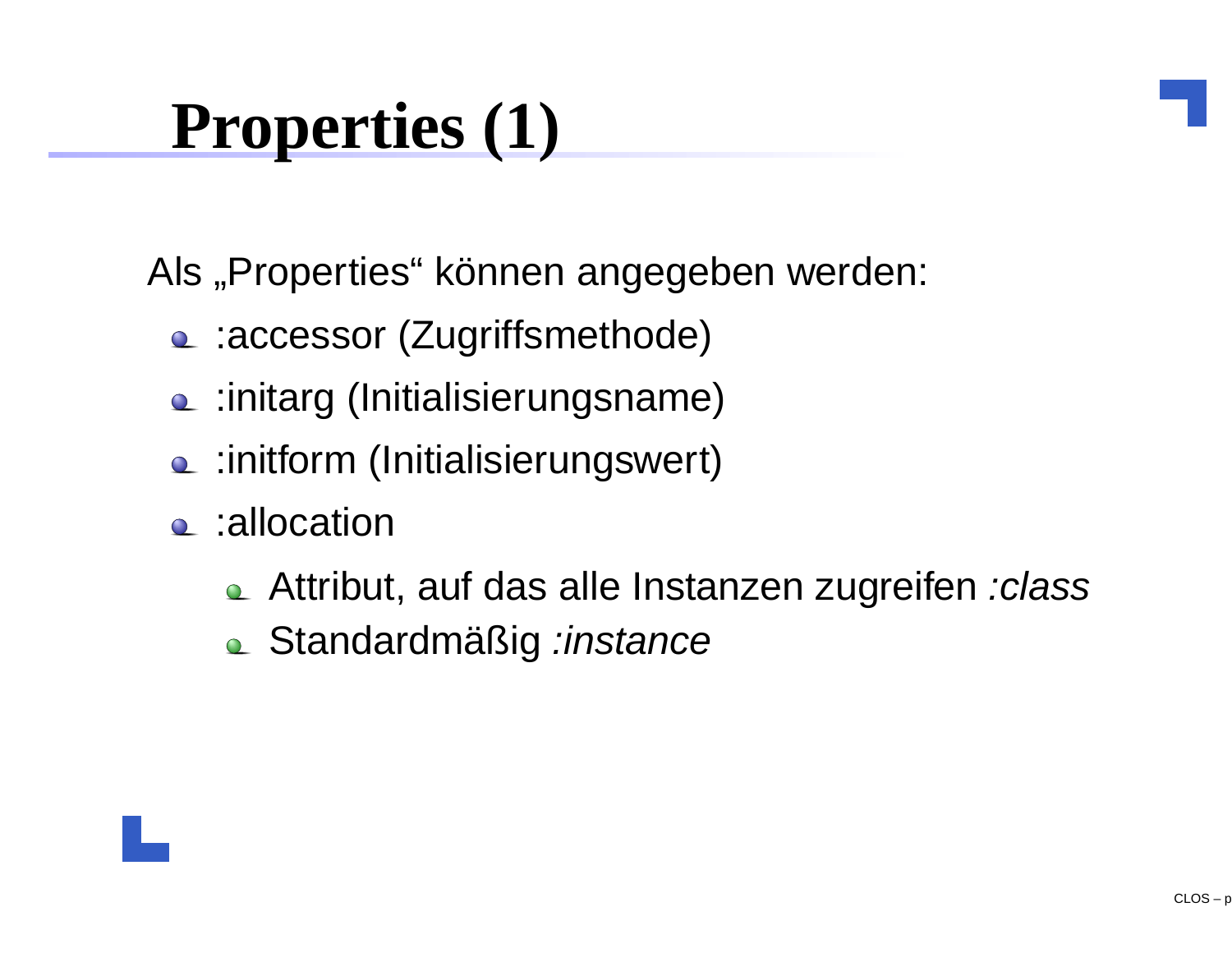#### **Properties (2)**

#### Beispiel:

(defclass circle ()((radius :accessor circle-radius:initarg :radius:initform 1)(center :accessor circle-center:initarg :center:initform (cons 0 0))))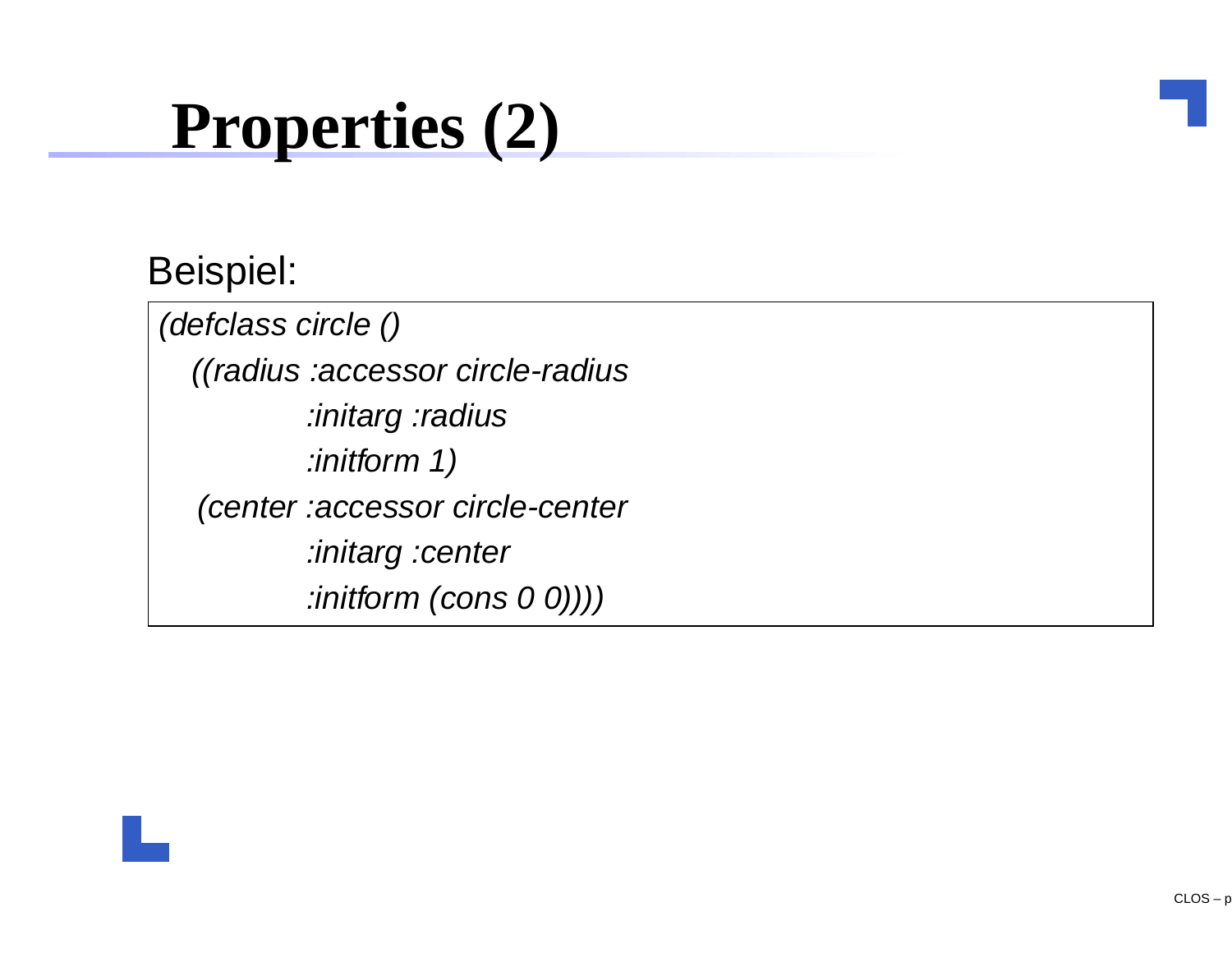#### **Instanzen**

**Q** Instanz erschaffen:

(make-instance CLASSNAME INITVALS)

- :initarg angegeben <sup>⇒</sup> entsprechender Wert
- sonst:
	- :*initform* vorhanden ⇒ entsprechender Wert<br>sonst → undefiniert
	- $\mathsf{sconst} \Rightarrow$  undefiniert
- **Q Zugriff auf Attribute** 
	- **Allgemein:**

(slot-value INSTANCE SLOTNAME)

bei Attributen mit *:accessor* angegebener Methodenname mit Instanz als Argument

(circle-center c)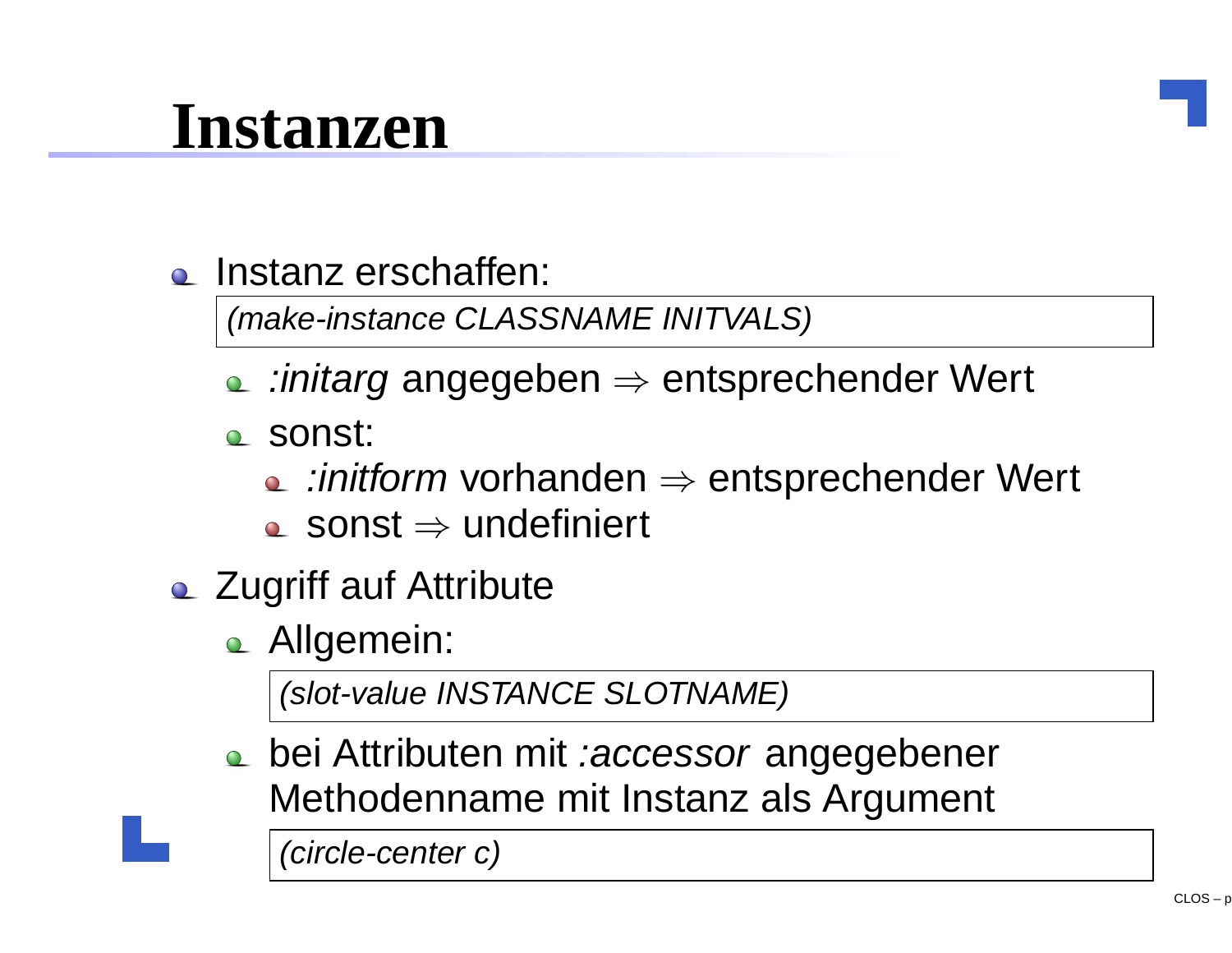## **Generische Funktionen (1)**

Motivation:

- Klassen: triangle, rectangle, circle
- **Q.** Gesucht: Funktion zur Flächenberechnung
- **2.** 1. Idee:

(defun area (figure)(cond ((typep figure 'triangle) ...)((typep figure 'rectangle) ...)((typep figure 'circle) ...)))

2. Idee: Definiere Funktionentriangle-area, rectangle-area, circle-area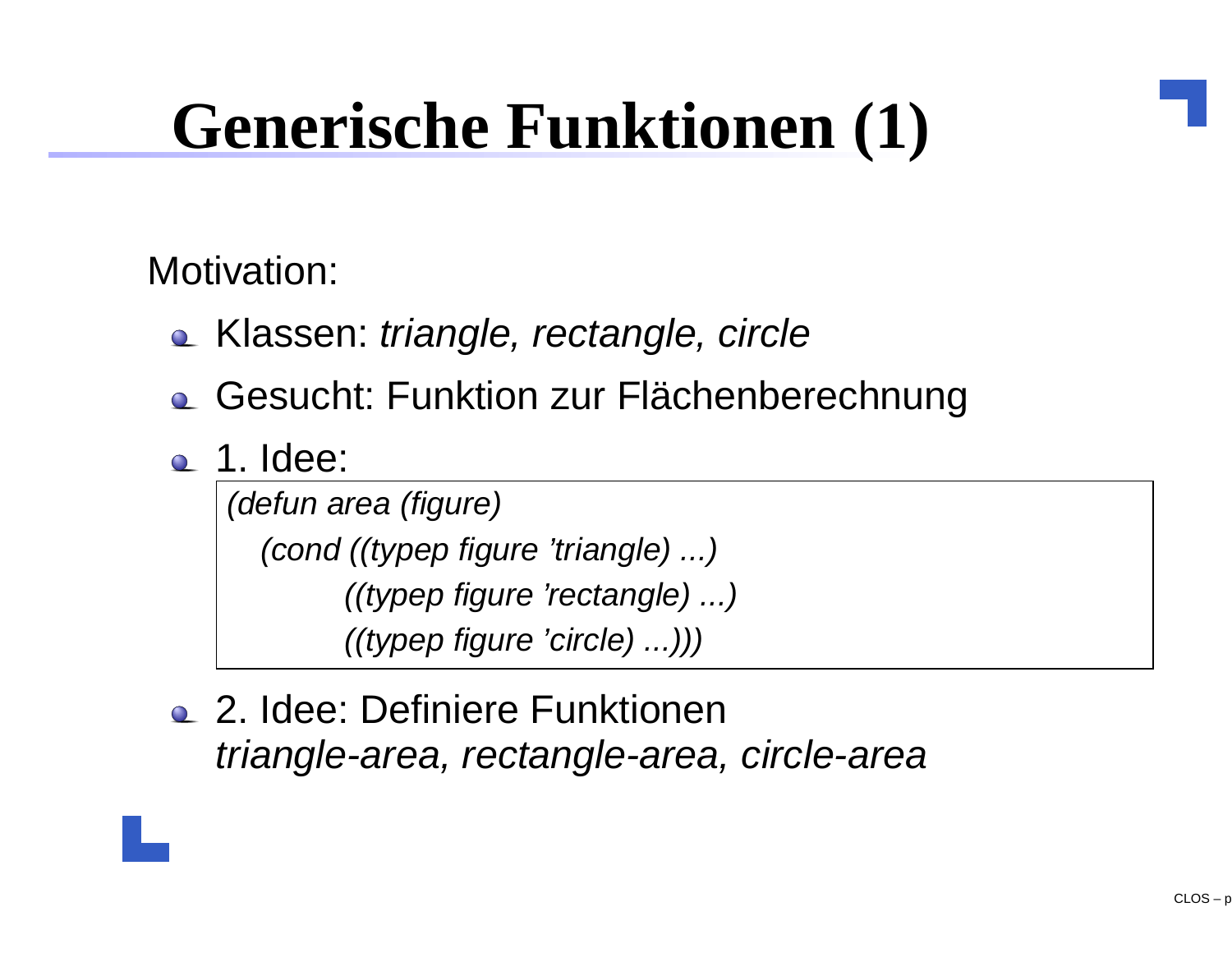### **Generische Funktionen (2)**

- Generische Funktion <sup>=</sup> Menge von Methoden
- **Example 2 Methodenauswahl abhängig von Eingabeklasse**
- Generische Funktion area:

(defmethod area ((figure triangle)) ...)(defmethod area ((figure rectangle)) ...)(defmethod area ((figure circle)) ...)

**E.** Zusätzlich könnte man "else-Fall" definieren:

(defmethod area (x) (error "Unzulässige Figur"))

Es wird immer die spezifischste Methode gewählt.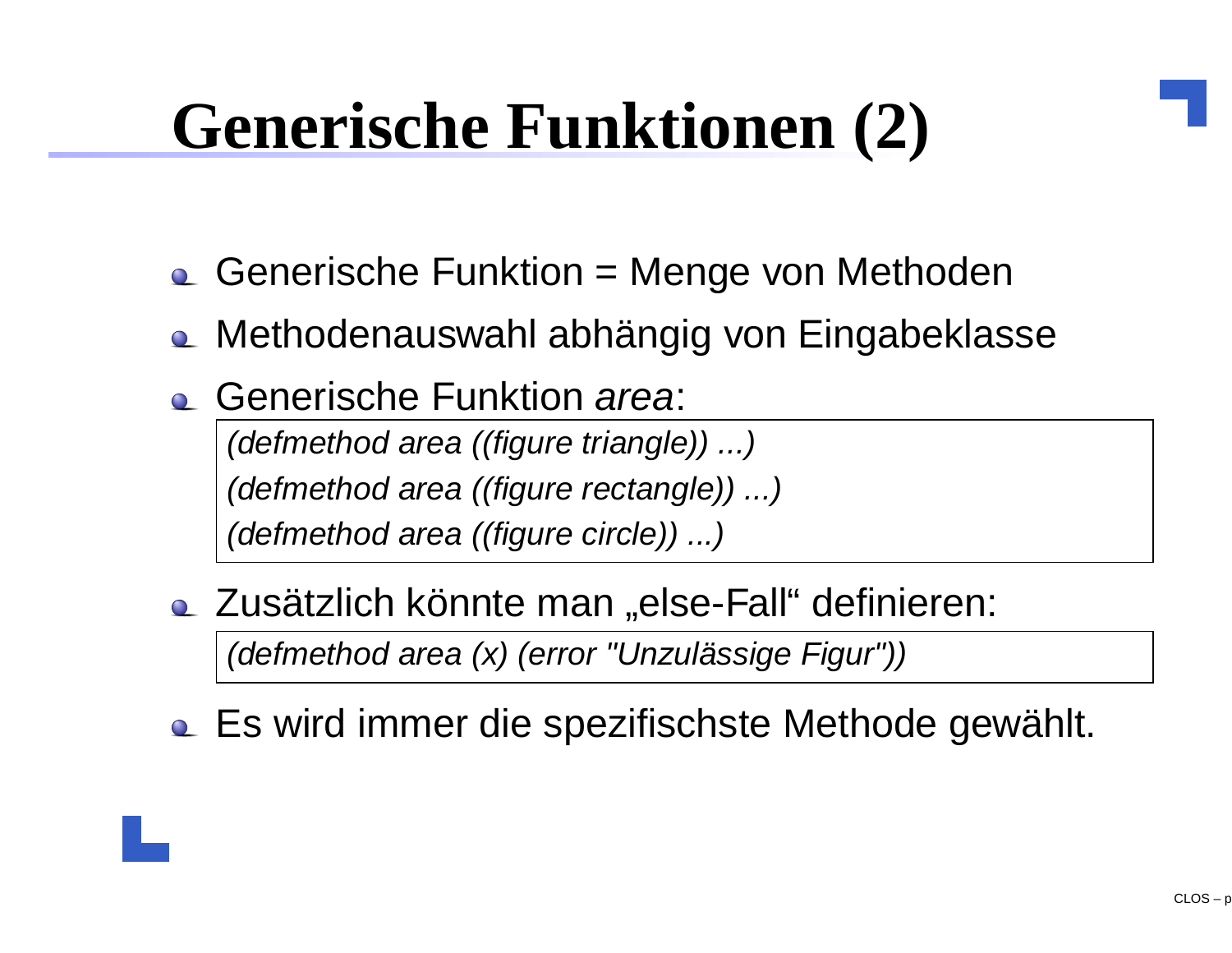(defclass speaker () ())

(defmethod speak ((s speaker) string) (format <sup>t</sup> "∼a" string))

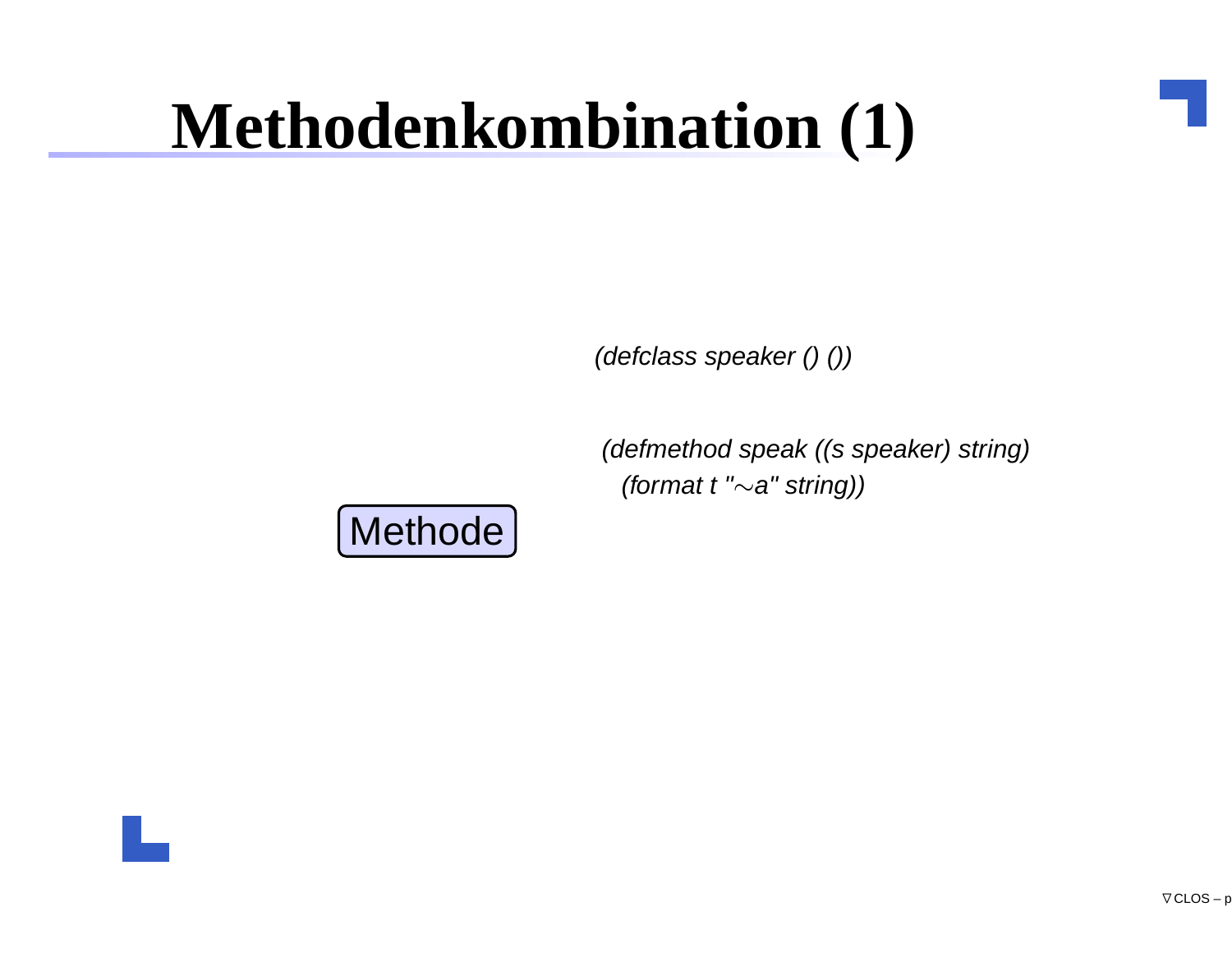(defclass speaker () ())





(defmethod speak ((s speaker) string) (format <sup>t</sup> "∼a" string))(defmethod speak :before ((s speaker) string)(princ "I think "))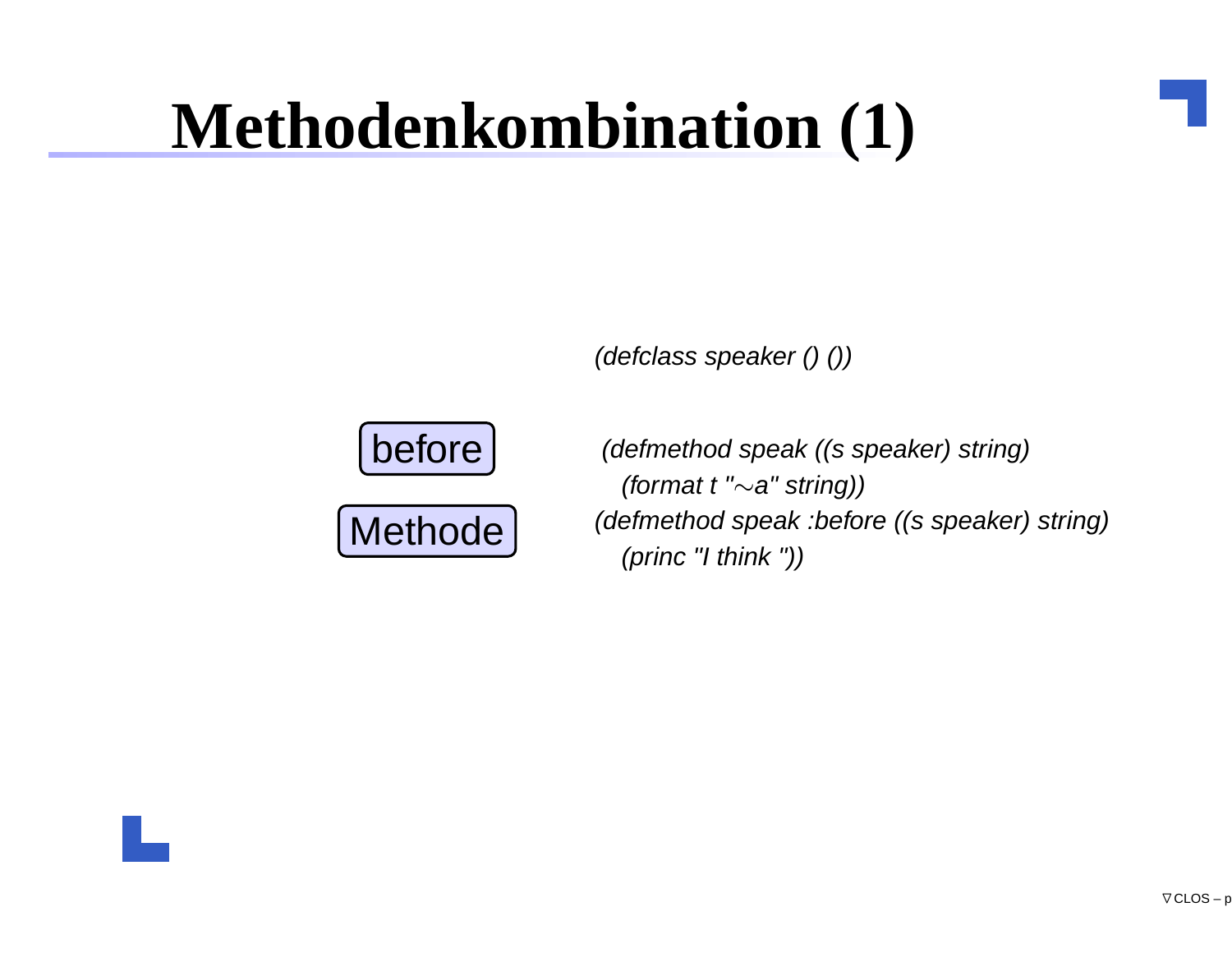(defclass speaker () ())







(defmethod speak ((s speaker) string) (format <sup>t</sup> "∼a" string))(defmethod speak :before ((s speaker) string)(princ "I think "))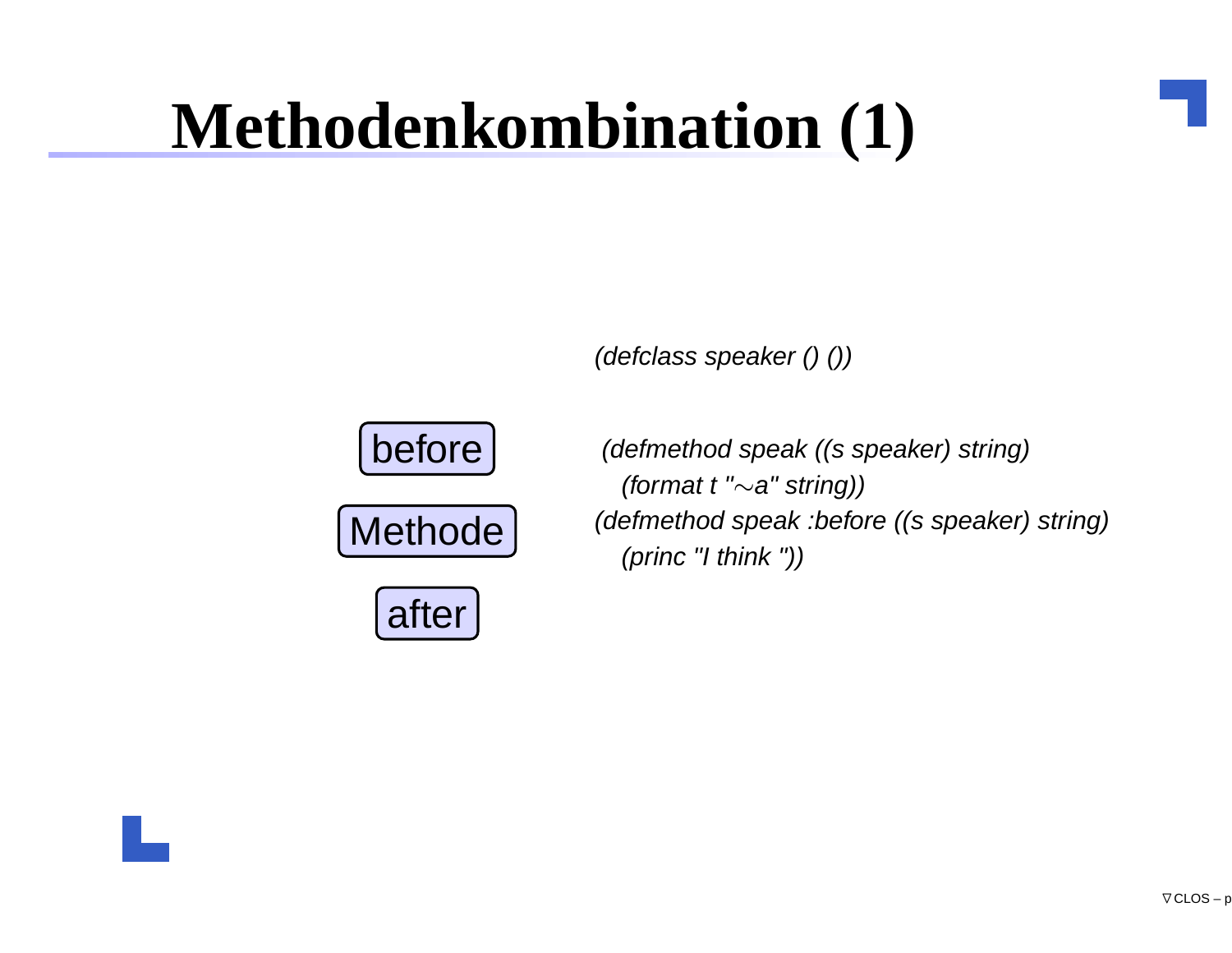before





(defmethod speak ((s speaker) string) (format t " $\sim$ a" string)) (defmethod speak :before ((s speaker) string)(princ "I think "))

(defclass speaker () ())

(defclass intellectual (speaker) ())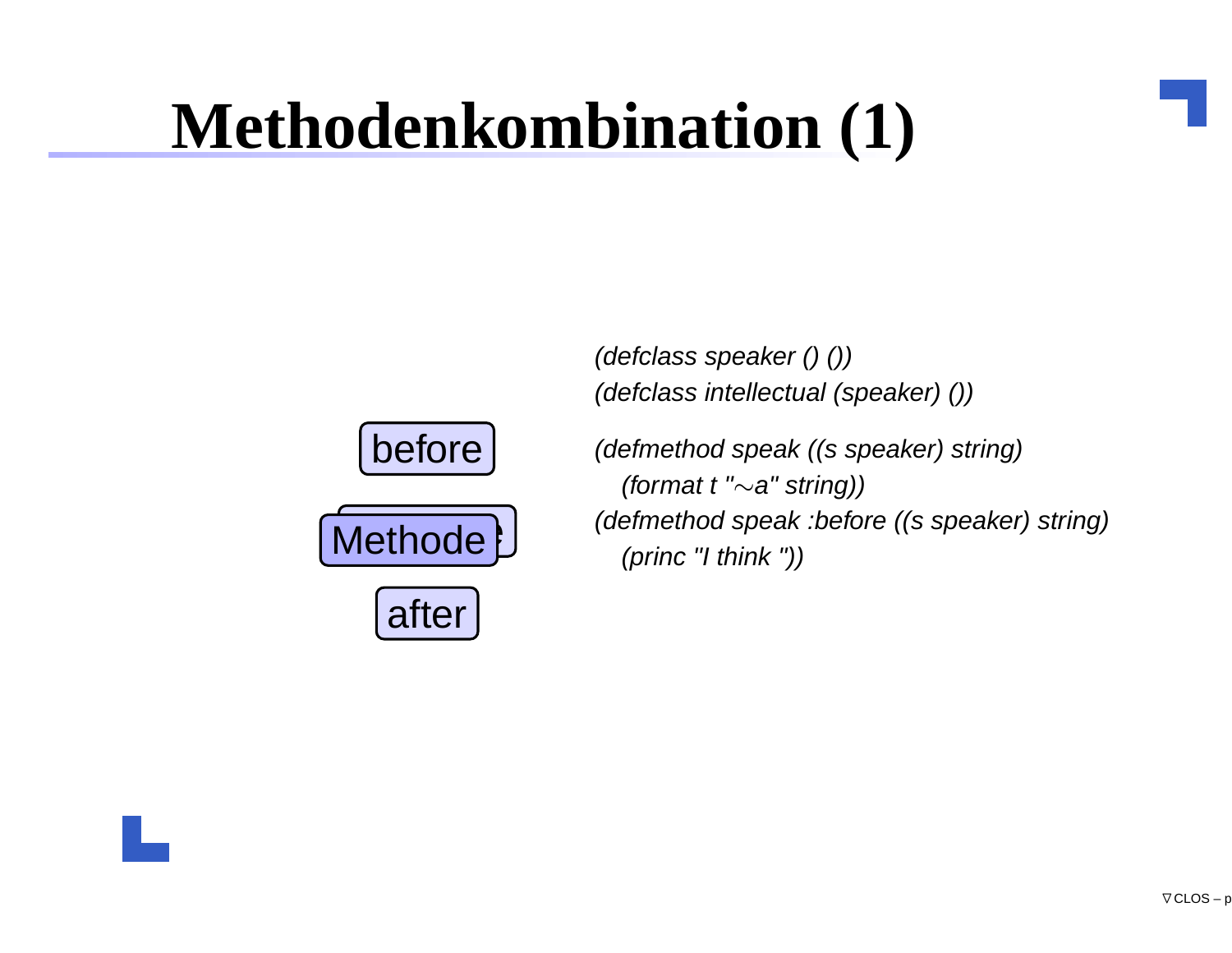

(defclass speaker () ())(defclass intellectual (speaker) ())

(defmethod speak ((s speaker) string)(format t " $\sim$ a" string)) (defmethod speak :before ((s speaker) string)(princ "I think "))(defmethod speak :before ((i intellectual) str)(princ "Perhaps "))(defmethod speak :after ((i intellectual str))(princ " in some sense."))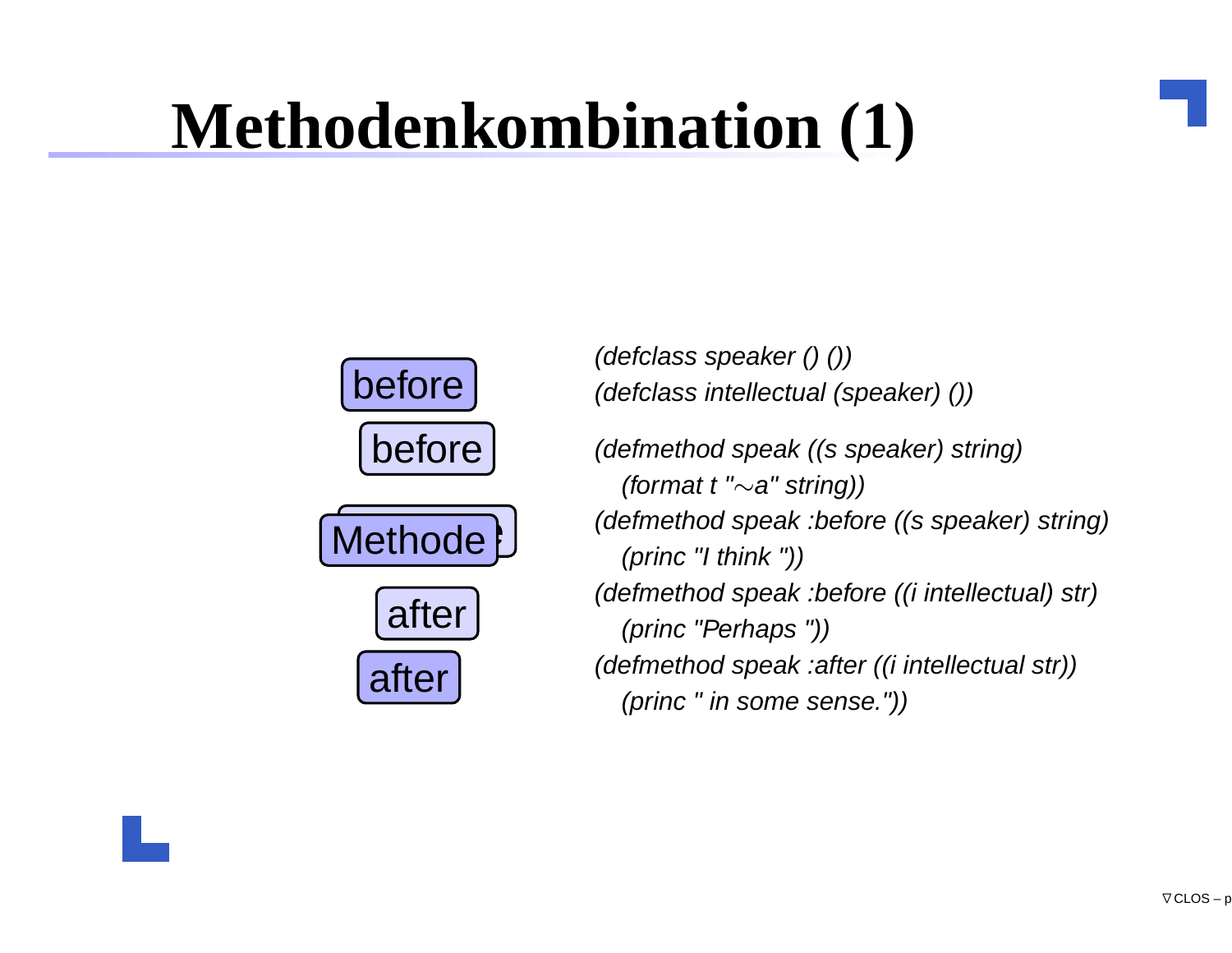

(defclass speaker () ())(defclass intellectual (speaker) ())

(defmethod speak ((s speaker) string)(format t " $\sim$ a" string)) (defmethod speak :before ((s speaker) string)(princ "I think "))(defmethod speak :before ((i intellectual) str)(princ "Perhaps "))(defmethod speak :after ((i intellectual str))(princ " in some sense."))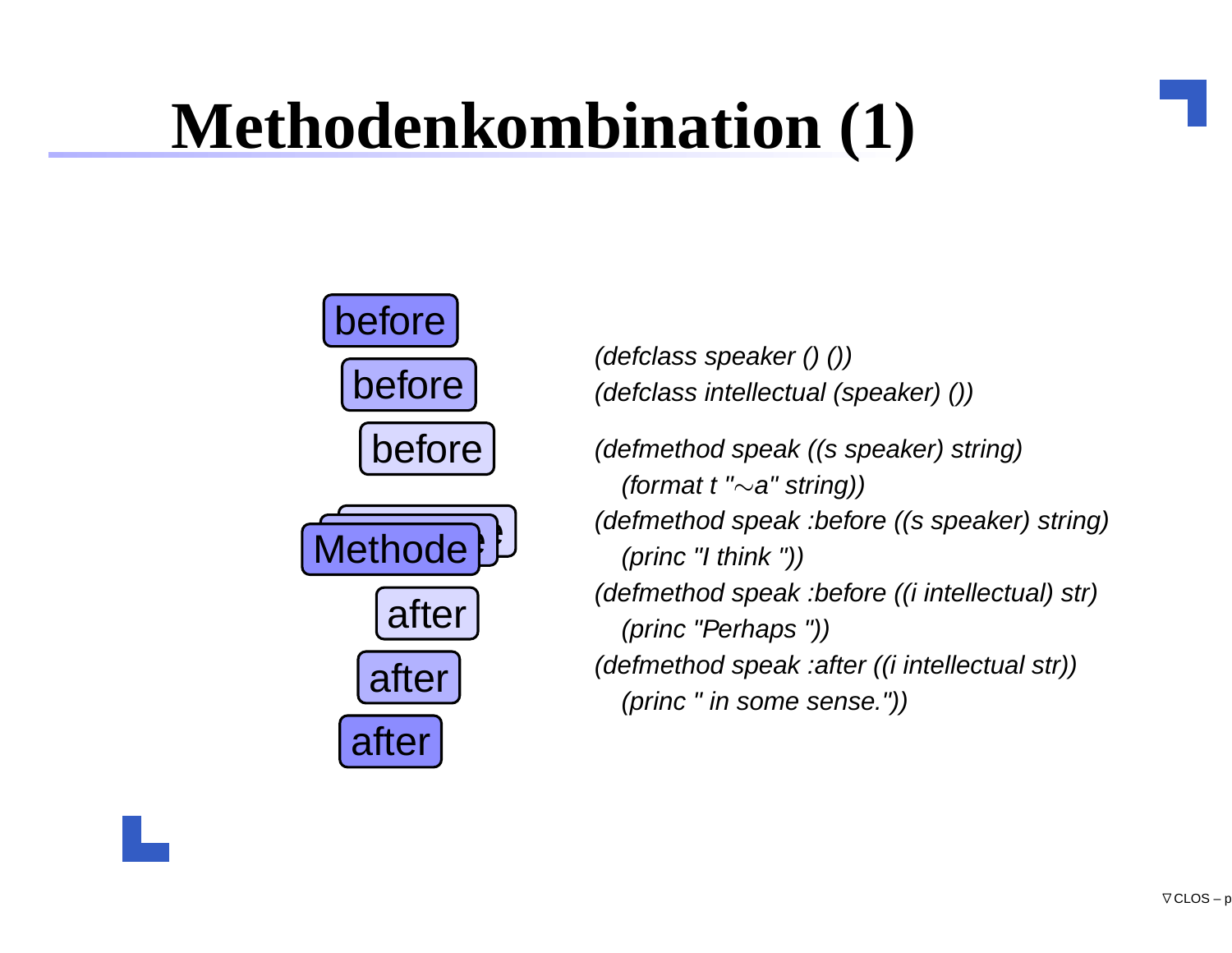

(defclass speaker () ())(defclass intellectual (speaker) ())

(defmethod speak ((s speaker) string)(format t " $\sim$ a" string)) (defmethod speak :before ((s speaker) string)(princ "I think "))(defmethod speak :before ((i intellectual) str)(princ "Perhaps "))(defmethod speak :after ((i intellectual str))(princ " in some sense."))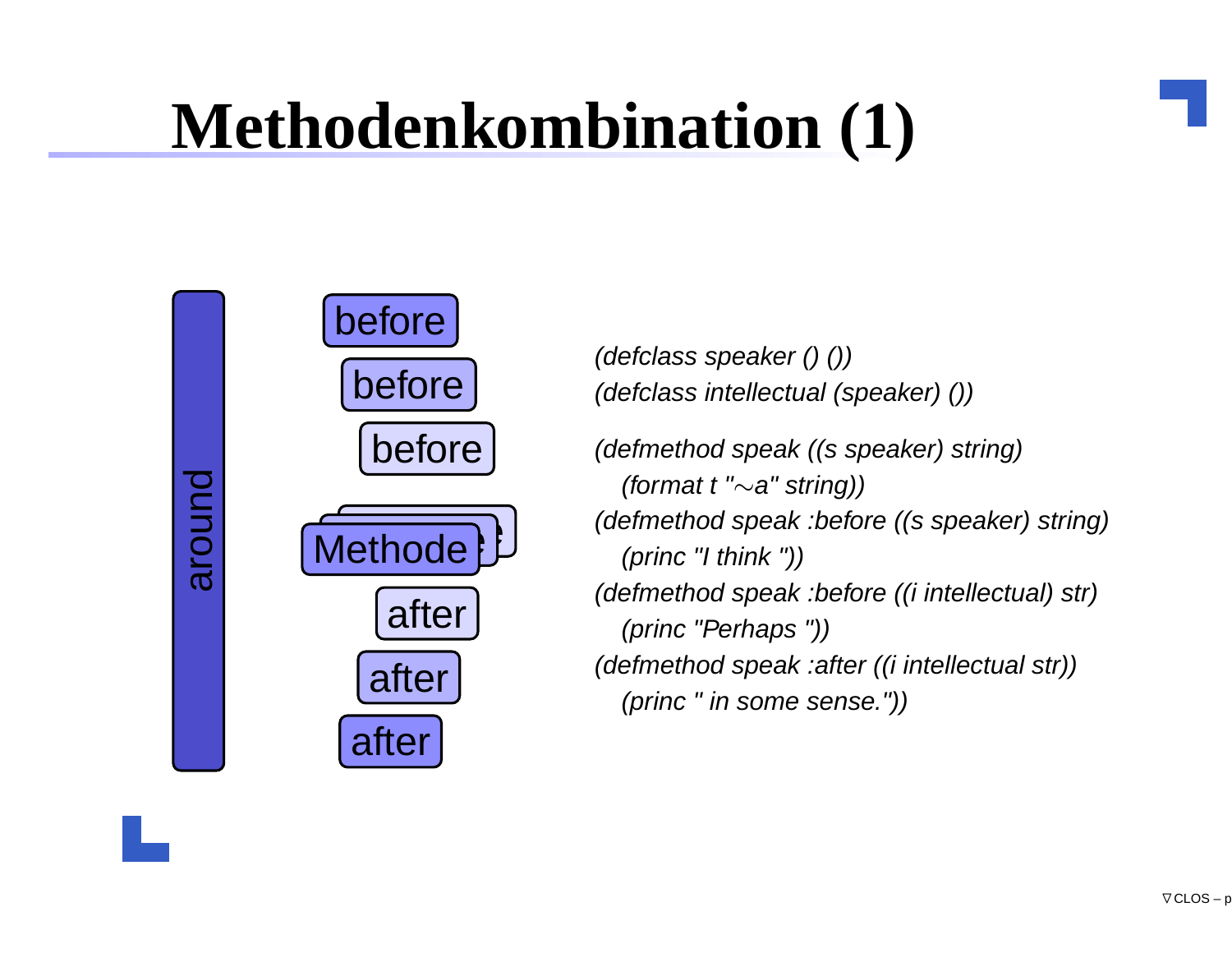

(defclass speaker () ())(defclass intellectual (speaker) ())

(defmethod speak ((s speaker) string)(format t " $\sim$ a" string)) (defmethod speak :before ((s speaker) string)(princ "I think "))(defmethod speak :before ((i intellectual) str)(princ "Perhaps "))(defmethod speak :after ((i intellectual str))(princ " in some sense."))

(speak (make-instance 'intellectual) "I'm hungry")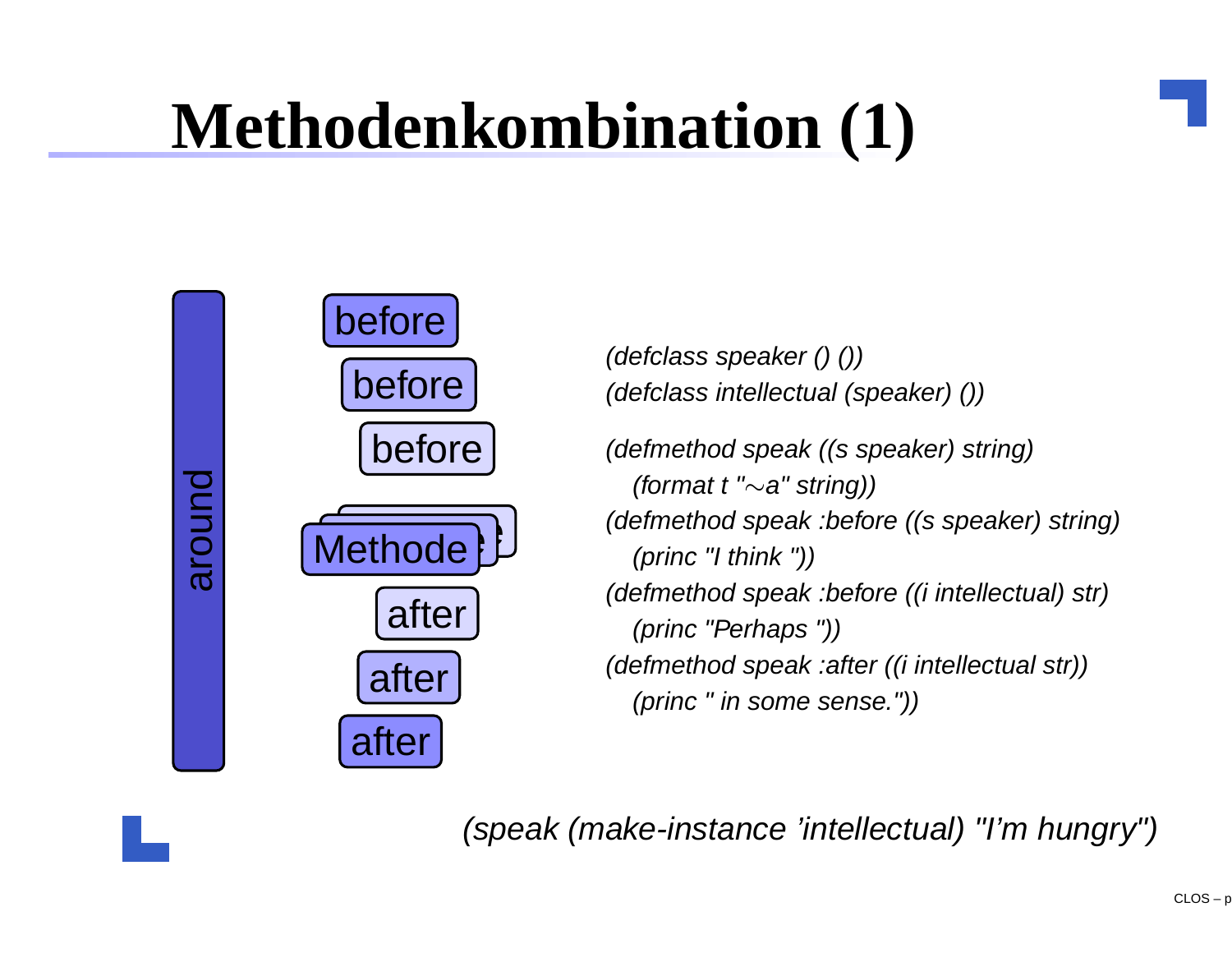- **E.** Kombination aller anwendbaren Methoden
- Operator wird mit *defgeneric* spezifiziert
- zweites Argument aller Methoden der generischenFunktionen muss der Operator sein
- **A.** Mögliche Operatoren: <sup>+</sup> and append list max min nconc or progn
- Kombination gilt nicht für "around-methods"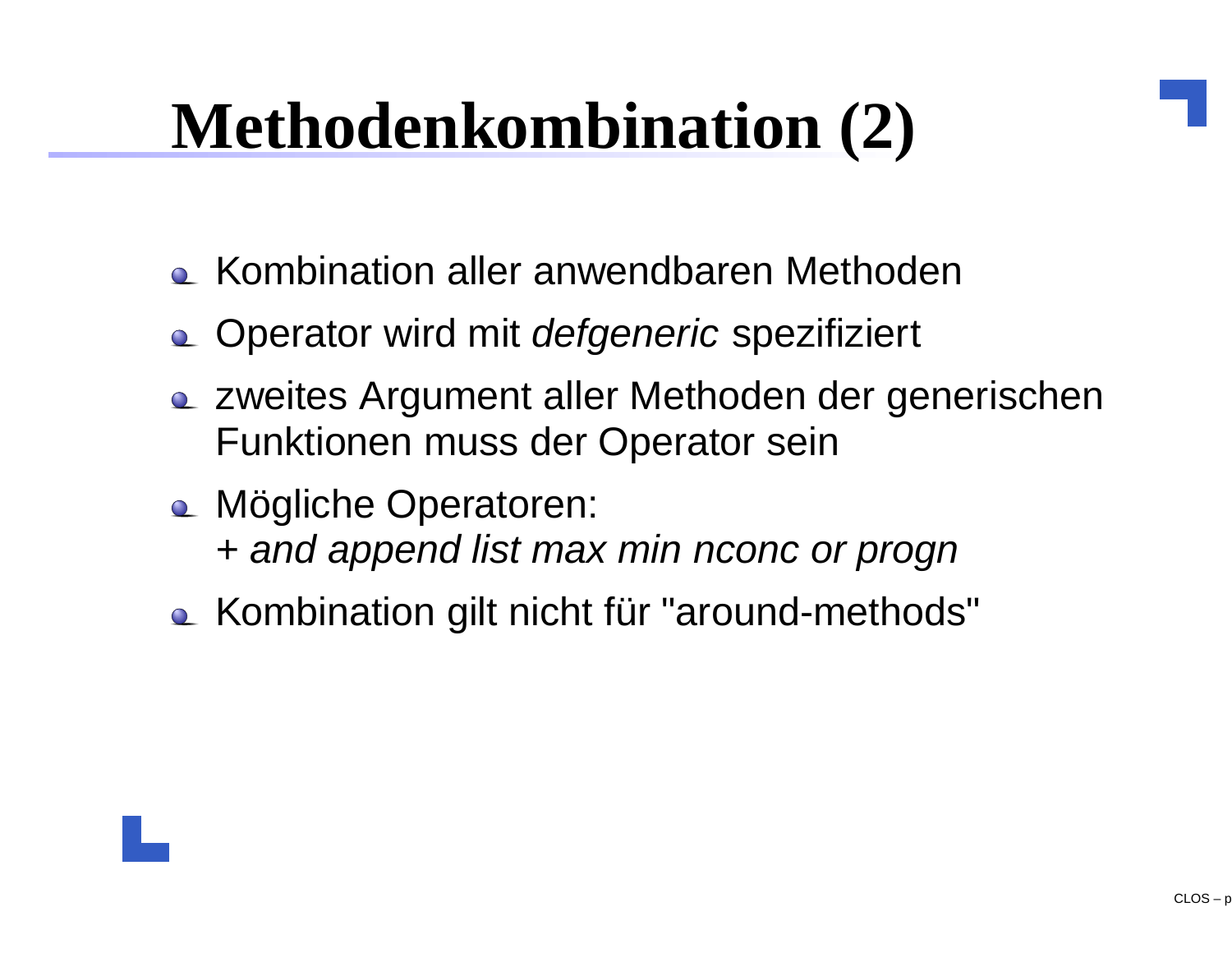#### Beispiel:

```
(defgeneric price (x)(:method-combination +))
```

```
(defclass jacket () ())(defclass trousers () ())(defclass suit (jacket trousers)) ())
```

```
(defmethod price + ((jk jacket)) 350)(defmethod price + ((tr trousers)) 200)
```

```
(price (make-instance 'suit))\Rightarrow 550
```